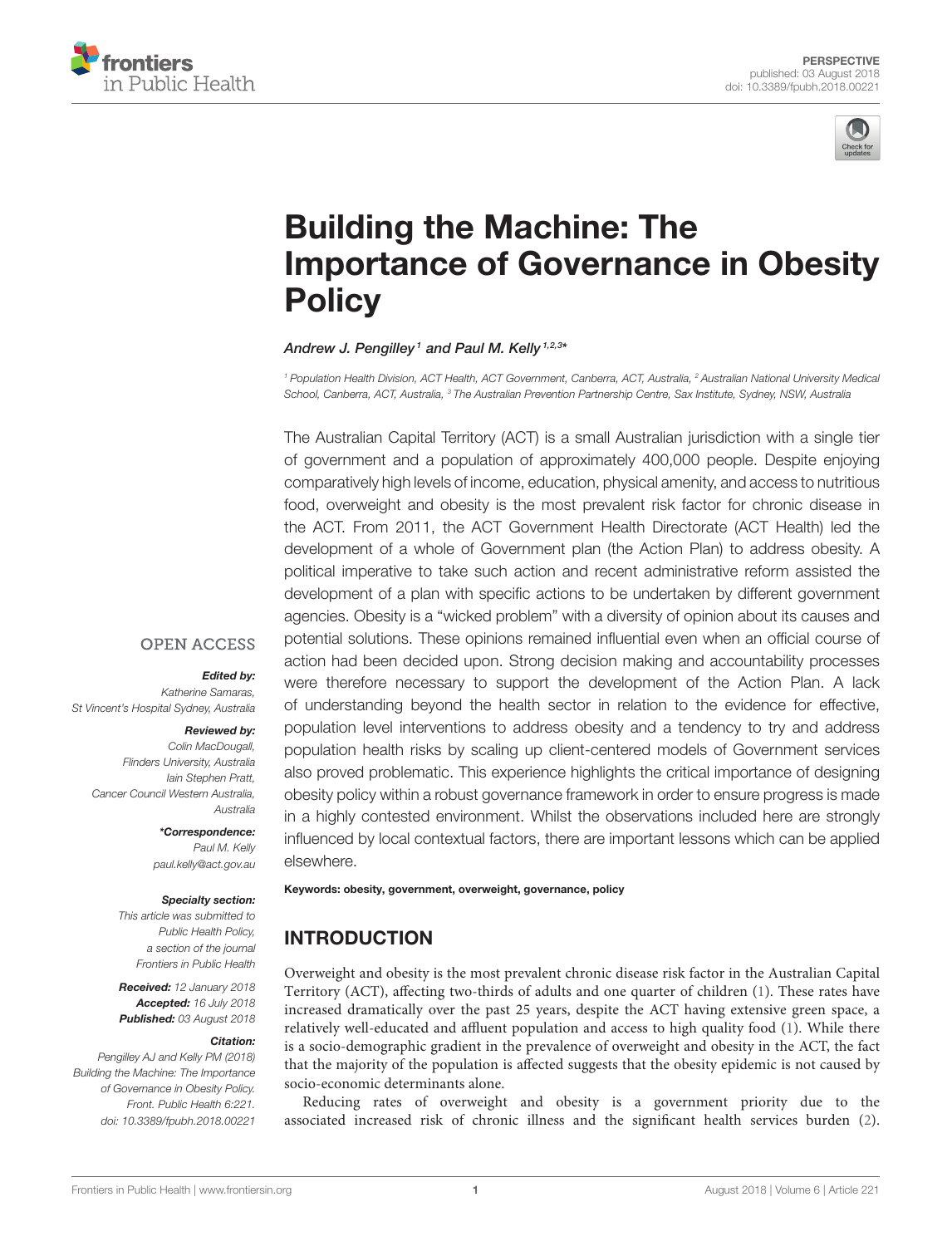It is widely recognized that effective action requires collaboration beyond the health sector in areas such as transport, planning and education [\(3\)](#page-5-2). The theoretical frame for cross-sectoral approaches to wicked problems in health has been documented by de Leeuw [\(4\)](#page-5-3). She argues that, since the conceptualization of "healthy public policy" more than 30 years ago, most analyses have remained abstract, focused on arguing the case for the approach rather than showing how it can be done and grounding these examinations in political theory. This paper presents a practical, real world example of where such a cross-sectoral approach to the "wicked problem" of obesity was achieved at the local level.

## METHOD

A reflective practice method [\(5\)](#page-5-4) was employed to document and analyze the key components of the lived experience of the authors, who were participant-observers tasked with leading the development of the Toward Zero Growth: Healthy Weight Action Plan (the Action Plan) [\(6\)](#page-5-5). From the initiation of this work in February 2011 to the public launch of the Action Plan in October 2013, the authors and other members of the steering group within ACT Health met at least weekly to discuss progress and to plan the next steps. At each meeting, notes were made and key learnings as well as progress were documented. In preparation for the paper, these notes were reviewed and major themes were extracted, compared, refined and then triangulated with the authors' individual reflective notes, as well as those of other members of the steering group. External researchers involved with qualitative studies of the related ACT Healthy Weight Initiative also reviewed the paper and provided valuable insights.

## THE AUSTRALIAN CAPITAL TERRITORY: LOCAL CONTEXT

The ACT is a small jurisdiction in south-eastern Australia in which Canberra, a low density urban area (160 people/km<sup>2</sup>) with a population of approximately 412,000 people is located [\(7\)](#page-5-6). Uniquely in Australia, the ACT has one tier of government, with both local municipal and provincial level responsibilities.

### WHOLE OF GOVERNMENT ACTION: THE AUTHORIZING ENVIRONMENT

Under the ACT Public Health Act 1997, the Chief Health Officer is required to report on trends and indicators in health status for the ACT population [\(8\)](#page-5-7). The 2010 Chief Health Officer's Report indicated a high prevalence of overweight and obesity across the life-course and shortly after the publication of this report [\(9\)](#page-5-8), the then Health Minister requested that the Chief Health Officer develop a "whole of government response" to this issue.

The initial approach to this was to write to the administrative heads of all ACT Government agencies and request information about what actions their respective agencies were taking to address obesity. The responses reinforced the impression that other agencies considered obesity to be a "health agency problem".

Whole of government action to address obesity may well have stopped there, but for two important developments in the authorizing environment to support coordinated action in early 2011. Firstly, the Health Minister became the head of government (Chief Minister). Secondly, a comprehensive review of the ACT Public Service (ACTPS) was undertaken, examining its capacity to support strategic advice, and to coordinate crossgovernment service delivery [\(10\)](#page-5-9). The review recommended a range of reforms to centralize strategic direction including the establishment of a strategic board to be comprised of all agency heads and chaired by the head of the Chief Minister's directorate [\(10\)](#page-5-9).

Having a new Chief Minister (who was also the Health Minister) who was passionate about addressing obesity, together with this new bureaucratic structure for whole-of-government collaboration presented a unique window of opportunity. Centralized authority provided an opportunity to resolve competing government agendas, and reduced the complexity of managing multi-agency action.

However, this level of political support imposed an almost immediate expectation to provide tangible outcomes to justify the Government's focus on obesity. This significantly constrained the length and scope of consultation which could be undertaken before proposing specific actions. Additionally, it did not allow time for incremental change in the culture and understanding of colleagues from non-health backgrounds. The Chief Minister was clear, however, that this work must not merely result in a "forgettable summit," nor produce a policy document to sit on a shelf. Rather, the aim was to design a suite of new initiatives, coordinated across government, to meaningfully contribute to halting the rise in the rate of overweight and obesity.

# ADDRESSING OBESITY: WHICH MODEL TO CHOOSE?

The development of the Action Plan was informed by two existing models already operating in other Australian states; whole of government strategic plans and Health in All Policies.

# Whole of Government Strategic Plan

In 2011, two Australian states had well-developed whole of government strategic plans auspiced by their respective Premier's Department, namely Toward Q2: Tomorrow's Queensland and South Australia's Strategic Plan [\(11,](#page-5-10) [12\)](#page-5-11). These plans specified mutually supportive key performance indicators and targets for health and other agencies within their government structures.

The strength of this approach was to embed a clear element of co-production for co-benefit across portfolios. The non-health agencies had relevant performance targets set in their own areas of responsibility which in turn provided strong anchor points for collaboration on health issues. For example, an environmental agency tasked with reducing carbon emissions could collaborate with a transport agency tasked with increasing use of public transport, which in turn provided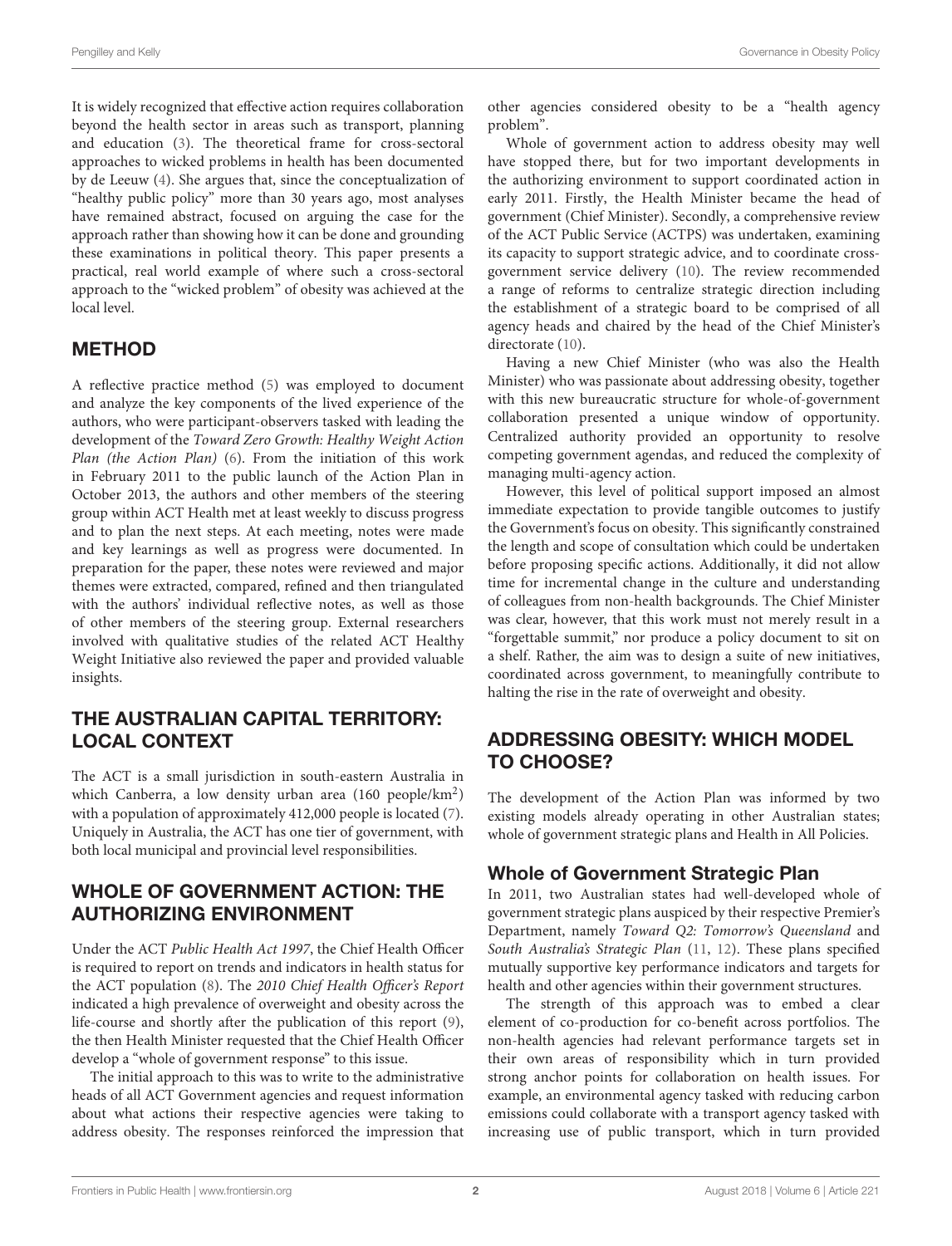an opportunity to leverage active transport to address obesity. Discussions with departmental officers in these states indicated that over several years, cross-agency advocacy and collaboration became entrenched in the process of bidding for human and financial resources, thereby further enhancing cross-agency cooperation.

This approach was proposed for the Action Plan but was not adopted by the Strategic Board. This was primarily due to the absence, at that time, of an overarching plan which gave sufficient policy clarity in areas other than obesity prevention.

#### Health in All Policies

The World Health Organization endorsed Health in All Policies (HiAP) approach has been extensively evaluated in a range of settings [\(4\)](#page-5-3). The South Australian Government established a HiAP unit in 2007 [\(13\)](#page-6-0) and ran in tandem with the implementation of South Australia's Strategic Plan by applying a "health lens" to policies across government. In theory, through the process of looking at policy in terms of what it could contribute to health outcomes, or what barriers it may present to achieving desired health outcomes, the policy environment could be reoriented to be health promoting. This is consistent with the Ottawa Charter which places "building healthy public policy" as a core aim of health promotion [\(14\)](#page-6-1). HIAP advocates have emphasized the need for strong governance and centralized authority to effectively drive policy reform—something that South Australia's Strategic Plan provided.

The establishment of a HIAP unit in the ACT context was considered, but the likely utility of such a unit was deemed to be limited. Indeed, the aforementioned review of the ACTPS noted.

"There was a clear and consistent view in consultation that the ACT Government has too many plans, leading to a propensity for the ACTPS to 'tie itself in knots' with snowballing layers of plans, strategies, action plans, implementation plans, statements of intent, frameworks and performance agreements" [\(10\)](#page-5-9).

Our experience suggested that official policy statements do not necessarily reflect the power relationships or depths of division which determine what gets done in government. The problem is not necessarily unhealthy policy per se, but the effectiveness of the policy process to ensure that competing priorities and resource limitations are addressed. It was therefore considered important to embed the policy intent of the Action Plan in a governance structure based on the established, hierarchical lines of authority and accountability in the bureaucracy. This connected the Minister directly to service delivery across government wherever that delivery could most effectively and efficiently take place to achieve the desired outcome. Thus, rather than setting up a mechanism for ensuring healthy policy, the Action Plan became a policy designed to achieve a single health objective through multiple complementary actions.

# THE ACT MODEL: WHAT WE DID AND HOW WE DID IT

The Action Plan developed using a phased approach in which the scope of the plan was decided, then a working group agreed actions and finally teams were convened to implement those actions. Between each of these stages the strategic board was asked to approve the progress of the work and the commencement of the next phase (**[Figure 1](#page-2-0)**).

There were two main reasons for adopting this process. Firstly, the range of options to address obesity only became clear through the development of the Action Plan and regular executive oversight provided several points at which the feasibility and acceptability of proposals could be assessed. Without tight executive control, it would be difficult to drive progress beyond a discussion of the issue to the successful implementation of actions. Secondly, enforcing decision points between the

<span id="page-2-0"></span>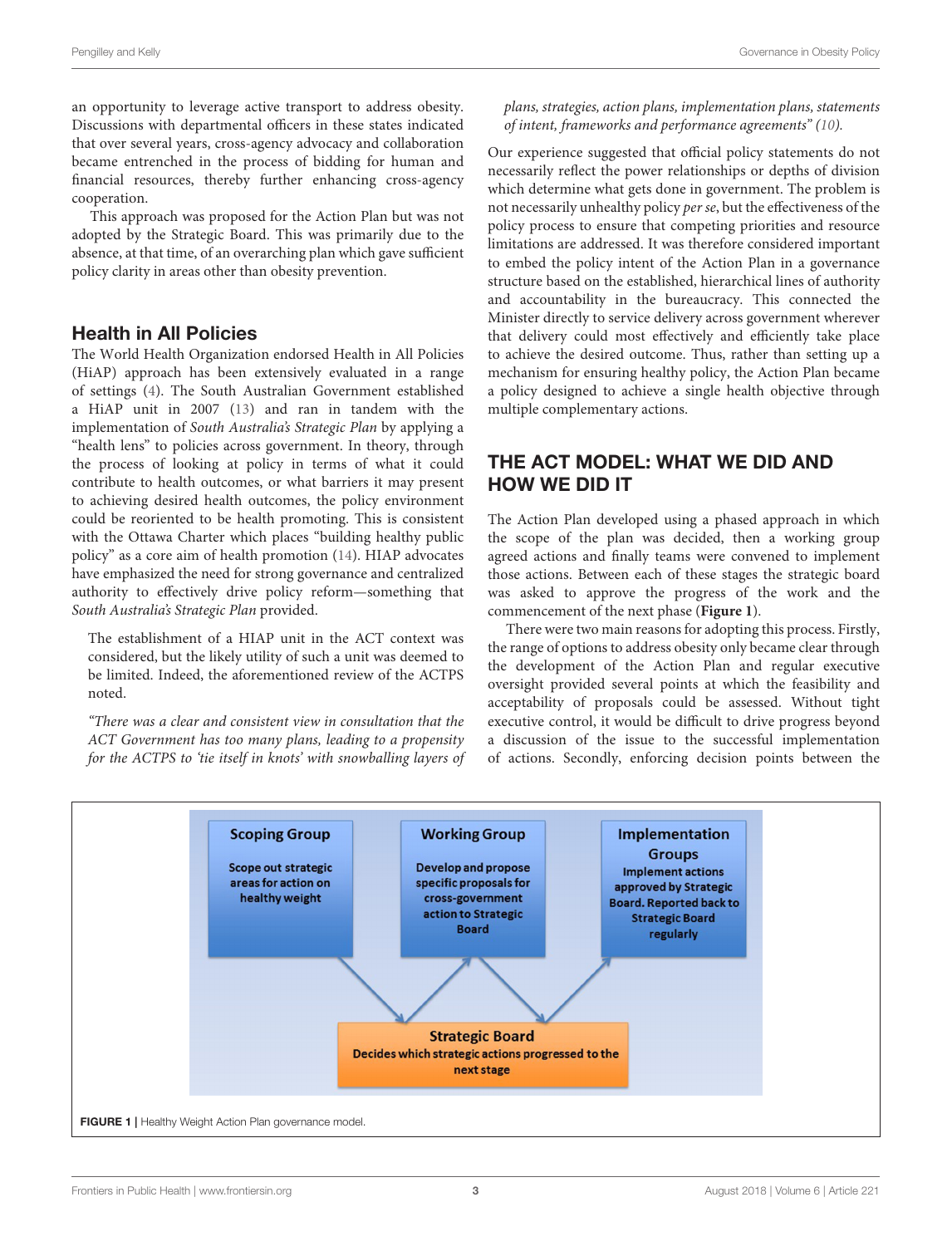development of proposals and their implementation provided a means of avoiding "scope creep" or prolonged discussion of proposals prior to their implementation. The implementation teams were therefore tasked to focus on how to achieve actions they had been given rather than revisiting whether these actions should be undertaken.

There is considerable public interest in obesity and politicians and public servants bring their own views regarding its causes and potential solutions to the policy process. From the outset, the prevailing view was that obesity was an issue primarily for the health agency to deal with. Consequently, causes and potential solutions remained contested throughout the process of the Action Plan development. Non-health staff tended to perceive morbid obesity, that is the upper extreme of the problem, as the primary target for action and tended to under-appreciate the difficulty of scaling intensive interventions to the population level.

Thus, a discussion was necessary across Government about the scale of the problem, the comparative role of nutrition versus exercise as proximal determinants, the importance of the environment in shaping decisions of individuals and the goals which an Action Plan might reasonably achieve. The staged approach ensured that the Executive endorsed a consensus view on the definition, extent, causes and consequences of overweight and obesity prior to discussing the question of how to address the issue. This approach was intended to ensure that the discussion of interventions was less clouded by diverging understandings of the issue to be addressed.

Having all the agency heads collectively oversight the development of the Action Plan also allowed staff time to be allocated across government using existing lines of authority and with direct accountability to the Chief Minister. It was envisaged that this high level and strongly supportive authorizing environment would streamline the process by removing the need to create a new bureaucratic structure and ensure a relatively simple process incorporating existing structures within a simple project management framework.

# DEVELOPING THE ACTION PLAN: MAKING IT WORK

Several issues were encountered during the Action Plan development process, delaying the Action Plan development by almost 18 months. One significant issue was the low level of public health literacy [\(15\)](#page-6-2) among staff from non-health agencies. This limited the ability of agencies to identify which areas of work might best be incorporated in the Action Plan. To address this, a study was commissioned to identify projects and programs currently underway across government which impacted on levels of physical activity or nutrition. The study identified important gaps. Almost all existing programs targeted physical activity, with the exception being ACT Health-led school-based programs. Existing programs also demonstrated an emphasis on individual service delivery rather than population-wide interventions such as regulation.

Several existing strategy documents included targets relevant to reducing obesity rates, but implementation processes and reporting mechanisms associated with these documents were unclear. This suggested that there was a "baseline" level of crossgovernment action already taking place, but that significant value could be added by filling the gaps identified by the study. The lack of interventions that focused on improving nutrition and had population-wide reach were particularly noted. It was thought that the Action Plan might also provide a "nudge" to existing programs where high level executive support could be used to enhance reach and scale. For example, the process for including active living principles in the design of new residential developments was not well aligned with the specifications for infrastructure required by other government agencies. By targeting this relatively minor point of bureaucracy, significant improvements in urban planning could result, which in turn could contribute to addressing obesity.

The relative paucity of population-level interventions in the nutrition sphere was not entirely unexpected. Policies aimed at reducing the consumption of energy dense, nutrient poor food, and drink are likely to involve placing restrictions on the production, distribution and/or promotion of these products and therefore could be viewed as a limitation of personal liberty. Conversely, physical activity is promoted by a range of businesses such as gyms, sporting organizations, and equipment shops and thus promotion of active living could be viewed as choiceenhancing and as a business-promoting stimulus for the local economy. The survey of existing programs suggested that it had been easier for program managers to work collaboratively with the promoters of physical activity than to actively oppose the interests of food businesses. This suggested that one of the potential benefits of a whole of government plan would be to offer high level, inter-sectoral support for measures to address the food environment. Regulation, financial intervention or changes in business practice were the most difficult for individual areas to undertake, but also comprised the actions which could most influence the high proportion of the population who were overweight or obese. Therefore, the Action Plan developers concentrated in these areas.

The next step was to ensure that the working group was provided with contemporary evidence on obesity prevention initiatives which were likely to be effective in the ACT context. Thus, an independent review of the literature was commissioned [\(16\)](#page-6-3). Whilst this provided useful guidance, determining how to apply the information gleaned from this review required extensive cross-government socialization of the findings, including individual meetings between senior Health officials and each agency head to explain the desired co-benefit methodology.

There was, in general, a degree of resistance to regulatory approaches or interventions in the commercial sector, particularly in the food environment. In most cases, nonhealth agencies proposed actions which were extensions of existing services, representing an expansion of effort rather than a change of approach. This reflected a level of comfort with prevailing models of Government action such as education about lifestyle choices, time-limited programs, or the provision of funding for individuals to purchase services or products. These were not interventions which had necessarily been proven to be effective or easily scalable to a population level.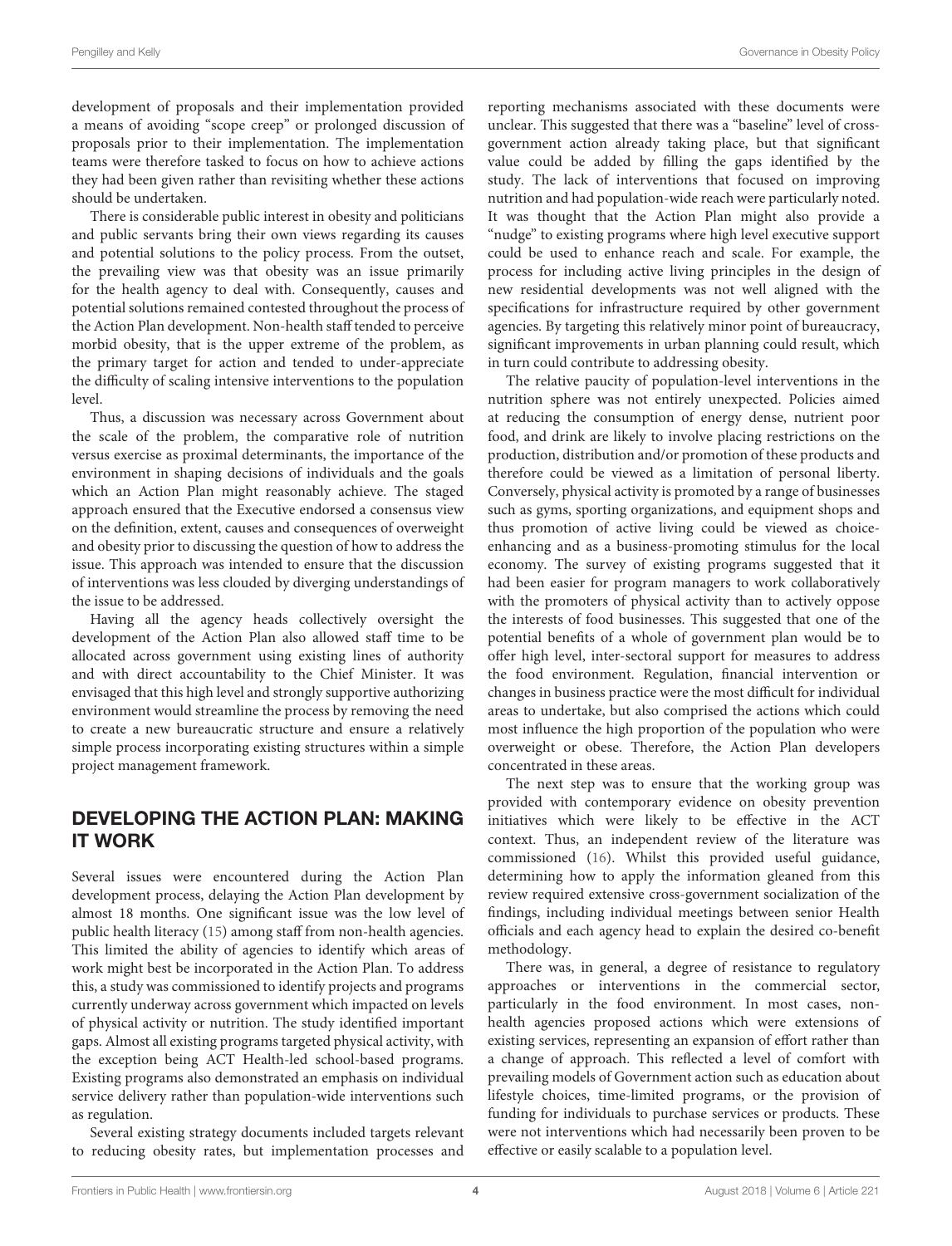<span id="page-4-0"></span>TABLE 1 | List of actions included in the Healthy Weight Action Plan [\(4\)](#page-5-3).

| Theme/lead agency                                  | <b>Actions</b>                                                                                                                                                                                                                                                                                                                                                                                                                                   |
|----------------------------------------------------|--------------------------------------------------------------------------------------------------------------------------------------------------------------------------------------------------------------------------------------------------------------------------------------------------------------------------------------------------------------------------------------------------------------------------------------------------|
| Theme:<br>Workplaces                               | 1. Implement a Chief Minister's award scheme that rewards healthy workplaces and food outlets.<br>2. Improve the availability of healthy food and drink choices and reduce unhealthy choices at ACT Government<br>workplaces, facilities and government-funded events.                                                                                                                                                                           |
| Lead:<br>Central agency                            | 3. Implement a program of health risk assessments for ACT Government staff and explore options for extending<br>this to the private sector.<br>4. Create new incentives for ACT workers and/or workplaces to participate in physical activity or active travel.<br>5. Update requirements for new commercial buildings to contain facilities which encourage physical activity and<br>improve access to these facilities for existing buildings. |
| Theme:<br>Urban planning<br>Lead:                  | 6. Promote and prioritize active travel through the implementation of the Transport for Canberra plan and master<br>planning processes.<br>7. Incorporate active living principles into the Territory Plan Codes and the Territory and Municipal Services<br>Standards for public realm design and development works.                                                                                                                            |
| Agency responsible for planning and<br>environment | 8. Create car parking and other incentives which encourage active travel (walk/cycle/bus) and discourage private<br>transport for entire journeys into town centers.                                                                                                                                                                                                                                                                             |
| Theme:<br>Schools                                  | 9. Develop an ACT Government school food and drink policy with supporting guidelines that will mandate the<br>implementation of the National Healthy School Canteen Guidelines in ACT Schools.<br>10. Improve the measurement, capacity to deliver and curriculum support for physical education in all ACT                                                                                                                                      |
| Lead:<br>Education agency                          | schools.                                                                                                                                                                                                                                                                                                                                                                                                                                         |
| Theme:<br>Food environment                         | 11. Restrict the advertising of unhealthy foods within the government's regulatory control.<br>12. Regulate the sale of sugar-sweetened drinks.<br>13. Enact a mandatory code for supermarkets to require at least one checkout aisle be identified as free of energy                                                                                                                                                                            |
| Lead:<br>Health agency                             | dense, nutrient poor (EDNP) foods.<br>14. Improve the availability of free drinking water in public places and food outlets.                                                                                                                                                                                                                                                                                                                     |
| Theme:<br>Social inclusion                         | 15. Create new incentives for targeted populations to increase the uptake of healthy food and/or active travel<br>options.<br>16. Improve awareness, skills and capability across the ACT in buying and preparing healthy food.                                                                                                                                                                                                                  |
| Lead:<br>Social and community services<br>agency   |                                                                                                                                                                                                                                                                                                                                                                                                                                                  |
| Theme:<br>Evaluation                               | 17. Develop and maintain a web-based information resource for workplaces, primary care providers and the<br>community about opportunities to improve physical activity and nutrition levels.<br>18. Collect and evaluate usage and demand data about walking and cycling infrastructure to guide actions that                                                                                                                                    |
| Lead:<br>Health agency                             | increase use.<br>19. Improve the collection and assessment of biometric data in General Practice.                                                                                                                                                                                                                                                                                                                                                |

Throughout the process, health officials were conscious of the need to avoid the perception of "health imperialism" that may stem from appearing to instruct other government agencies to change their business to specifically address a health issue, in this case, obesity. The preferred approach was to find actions which would have co-benefits and achieve positive health and non-health outcomes simultaneously. Improved nutrition and or physical activity levels among school children could, for example, improve educational outcomes [\(17,](#page-6-4) [18\)](#page-6-5). It was felt that without this approach, the actions included would be resisted and not be given priority across government.

To help gain cross-government legitimacy, it was decided to allow all agencies to propose actions and then for the final plan to be based on a vote by working group members and key non-Government organizations. Nineteen actions with the strongest support and which were also supported by evidence of likely population level effect were proposed and then endorsed by the strategic board and the Chief Minister. These were then grouped into six thematic streams and included in the Action Plan (**[Table 1](#page-4-0)**).

This process highlighted the importance of engaging with an ongoing discussion about potential measures with the working group to balance recommendations based primarily on evidence of effectiveness on the one hand, with feasibility and political acceptability in the local context on the other.

## WHAT WE LEARNT

The Action Plan represents an attempt to effect whole of government action to halt the rising rates of overweight and obesity in the ACT. Lessons can be learnt from the process of developing the Action Plan, including the importance of political commitment and a clear governance framework in achieving meaningful population level action. Whilst much of what is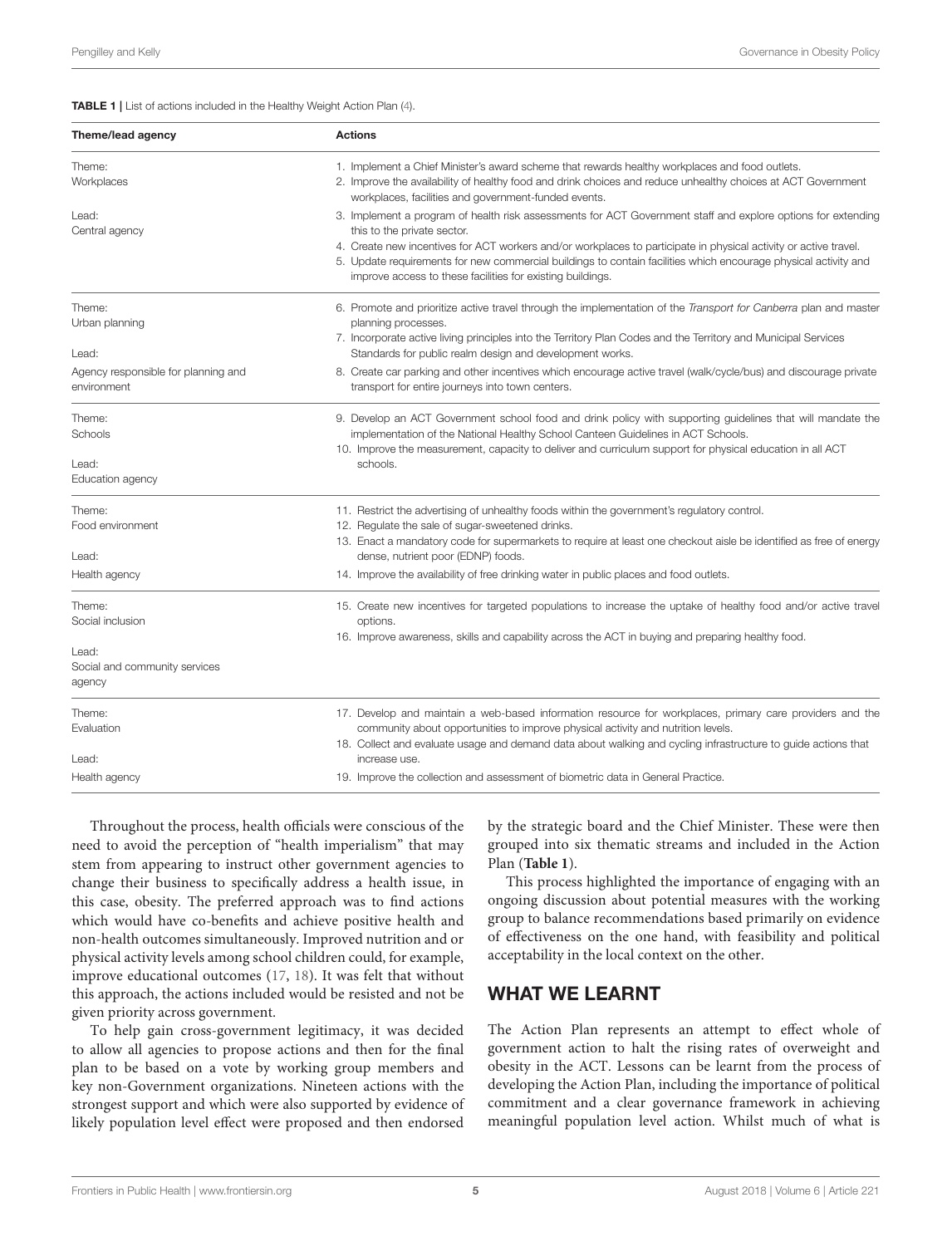presented here was influenced by particular temporal, political and structural factors, the lessons learnt have wider practical implications.

As there is no single cause for the rising rate of obesity, there is a need for broad action to address the issue which has in turn prompted calls for whole of Government plans [\(2\)](#page-5-1). However, this same contested narrative about the determinants and the solutions required to address them meant that particularly strong governance structures were required to gain policy coherence to support implementation of meaningful actions [\(19,](#page-6-6) [20\)](#page-6-7).

A specific decision was made early in the process not to formally adopt a HiAP approach, but rather to use existing formal lines of government authority, thereby increasing the chance of executives and operational areas having a common understanding of what to implement. This is possible only when there is a strong political mandate to align bureaucratic structures to focus on an issue such as obesity. This was present at the highest level of government and represented a significant "window of opportunity" to gain cross-sectoral support for the Plan [\(21\)](#page-6-8).

Ultimately the Action Plan did conform to many of the principles of HiAP – a plan conceived by public health experts but eventually co-owned by a wider group, with an agreed way of working and a commitment to co-production for mutual benefit [\(4,](#page-5-3) [22](#page-6-9)[–24\)](#page-6-10). This highly structured approach to decision making, a limited level of health public health literacy and unfamiliarity with working in a whole of government process meant it took a significant amount of time and energy to "build the machine" prior to effective measures to address obesity being implemented. In our experience, this was at odds with the demand for action to commence rapidly once the political decision to develop the Action Plan

# **REFERENCES**

- <span id="page-5-0"></span>1. ACT Health. Healthy Canberra – Chief Health Officer's Report 2016. Canberra, ACT: ACT Government (2016). Available online at [http://www.health.act.](http://www.health.act.gov.au/sites/default/files//CHO%20Report%202016.pdf) [gov.au/sites/default/files//CHO%20Report%202016.pdf](http://www.health.act.gov.au/sites/default/files//CHO%20Report%202016.pdf) (Accessed June 15, 2018).
- <span id="page-5-1"></span>2. Jackson H, Shiell A. Preventive Health: How Much Does Australia Spend and is it Enough? Canberra, ACT: Foundation for Alcohol Research and Education. (2017) Available online at [http://fare.org.au/wp-content/uploads/Preventive](http://fare.org.au/wp-content/uploads/Preventive-health-How-much-does-Australia-spend-and-is-it-enough_FINAL.pdf)[health-How-much-does-Australia-spend-and-is-it-enough\\_FINAL.pdf](http://fare.org.au/wp-content/uploads/Preventive-health-How-much-does-Australia-spend-and-is-it-enough_FINAL.pdf) (Accessed June 15, 2018)
- <span id="page-5-2"></span>3. Swinburn B, Sacks G, Hall KD, McPherson K, Finegood DT, Moodie ML, et al. The global obesity pandemic: shaped by global drivers and local environments. Lancet (2013) 378:804–14. doi: [10.1016/S0140-6736\(11\)60813-1](https://doi.org/10.1016/S0140-6736(11)60813-1)
- <span id="page-5-3"></span>4. De Leeuw E. Engagement of sectors other than health in integrated health governance, policy and action. Annu. Rev. Public Health (2017) 38:329–49. doi: [10.1146/annurev-publhealth-031816-044309](https://doi.org/10.1146/annurev-publhealth-031816-044309)
- <span id="page-5-4"></span>5. Jayatilleke N, Mackie A. Reflection as part of continuous professional development for public health professionals: a literature review. J Public Health (2013) 35:308–12. doi: [10.1093/pubmed/fds083](https://doi.org/10.1093/pubmed/fds083)
- <span id="page-5-5"></span>6. ACT Government. Towards Zero Growth: Healthy Weight Action Plan. Canberra, ACT: ACT Government (2013). Available online at [http://](http://www.health.act.gov.au/sites/default/files/Towards%20Zero%20Growth%20Healthy%20Weight%20Action%20Plan.pdf) [www.health.act.gov.au/sites/default/files/Towards%20Zero%20Growth](http://www.health.act.gov.au/sites/default/files/Towards%20Zero%20Growth%20Healthy%20Weight%20Action%20Plan.pdf) [%20Healthy%20Weight%20Action%20Plan.pdf](http://www.health.act.gov.au/sites/default/files/Towards%20Zero%20Growth%20Healthy%20Weight%20Action%20Plan.pdf) (Accessed June 15, 2018).

was made, and ultimately required a degree of "bludgeoning persistence" despite a strong wish to work collaboratively. Political support, while necessary to implement a large scale plan, can sometimes be at odds with time and knowledge constraints within government. This was also observed during the formulation of the plan. Embedding a plan within the machinery of government sufficiently strongly to allow complex and sustained actions to address complex issues such as obesity may require more time than the political cycle can accommodate.

# AUTHOR CONTRIBUTIONS

Both authors were actively involved in the work described in this paper. The paper itself was conceived by PK, the first draft was written by AP and subsequently amended by PK. Both authors read and agreed to the final version as submitted and agree to be accountable for the content.

### ACKNOWLEDGMENTS

The authors acknowledge the former ACT Chief Minister and Minister for Health, Katy Gallagher, for her drive, passion, and vision for obesity prevention. The contributions of many staff within ACT Health were vital in negotiating and formulating the Action Plan, however Emily Harper and Paula Sutton deserve specific mention. Two experienced external qualitative researchers, Dr Melanie Pescud and Dr Ginny Sargent, provided valuable comments on an earlier draft of the paper. Finally, the willingness of key collaborators at various levels across ACT government to contribute their ideas and to accept those of others is gratefully recognized.

- <span id="page-5-6"></span>7. Australian Bureau of Statistics [Internet]. Australian Demographic Statistics, December 2016. Canberra, ACT: AB. (2016). Available online at<http://www.abs.gov.au/ausstats/abs@.nsf/mf/3101.0> (Accessed 15 June, 2018)
- <span id="page-5-7"></span>8. Australian Capital Territory Government. Public Health Act. (1997) Available online at [http://www.legislation.act.](http://www.legislation.act.gov.au/a/1997-69/current/pdf/1997-69.pdf) [gov.au/a/1997-69/current/pdf/1997-69.pdf](http://www.legislation.act.gov.au/a/1997-69/current/pdf/1997-69.pdf) (Accessed 15 June, 2018).
- <span id="page-5-8"></span>9. ACT Health. Australian Capital Territory Chief Health Officer's Report 2010. Canberra, ACT: ACT Government (2010). [https://health.act.gov.au/](https://health.act.gov.au/sites/default/files/Chief%20Health%20Officer%27s%20Report%202010.pdf) [sites/default/files/Chief%20Health%20Officer%27s%20Report%202010.pdf](https://health.act.gov.au/sites/default/files/Chief%20Health%20Officer%27s%20Report%202010.pdf) (Accessed 15 June, 2018).
- <span id="page-5-9"></span>10. Hawke A. Governing the City State: One ACT Government–One ACT Public Service [Internet]. Canberra, ACT: ACT Government (2011). Available online at [http://www.cmd.act.gov.au/\\_\\_data/assets/pdf\\_](http://www.cmd.act.gov.au/__data/assets/pdf_file/0011/224975/Governing_the_City_State.pdf) [file/0011/224975/Governing\\_the\\_City\\_State.pdf](http://www.cmd.act.gov.au/__data/assets/pdf_file/0011/224975/Governing_the_City_State.pdf) (Accessed June 15, 2018).
- <span id="page-5-10"></span>11. Queensland Department of Premier and Cabinet. Toward Q2: Tomorrow's Queensland. Brisbane, QLD: Queensland Government. (2008) Available online at [https://www.cabinet.qld.gov.au/documents/2008/Sep/toward](https://www.cabinet.qld.gov.au/documents/2008/Sep/toward%20q2/attachments/Towards%20Q2_%20Tomorrows%20Queensland.pdf) [%20q2/attachments/Towards%20Q2\\_%20Tomorrows%20Queensland.pdf](https://www.cabinet.qld.gov.au/documents/2008/Sep/toward%20q2/attachments/Towards%20Q2_%20Tomorrows%20Queensland.pdf) (Accessed June 15, 2018).
- <span id="page-5-11"></span>12. Government of South Australia. South Australia's Strategic Plan 2007. Adelaide, SA: Government of SA (2007). Available online at [http://www.](http://www.sahealth.sa.gov.au/wps/wcm/connect/ecd6d88043aedc68b559fded1a914d95/healthlenssasp-hiap-sahealth-1004.pdf?MOD=AJPERES&CACHEID=ROOTWORKSPACE-ecd6d88043aedc68b559fded1a914d95-l-WK-ay) [sahealth.sa.gov.au/wps/wcm/connect/ecd6d88043aedc68b559fded1a914d95/](http://www.sahealth.sa.gov.au/wps/wcm/connect/ecd6d88043aedc68b559fded1a914d95/healthlenssasp-hiap-sahealth-1004.pdf?MOD=AJPERES&CACHEID=ROOTWORKSPACE-ecd6d88043aedc68b559fded1a914d95-l-WK-ay) [healthlenssasp-hiap-sahealth-1004.pdf?MOD=AJPERES&CACHEID=](http://www.sahealth.sa.gov.au/wps/wcm/connect/ecd6d88043aedc68b559fded1a914d95/healthlenssasp-hiap-sahealth-1004.pdf?MOD=AJPERES&CACHEID=ROOTWORKSPACE-ecd6d88043aedc68b559fded1a914d95-l-WK-ay)